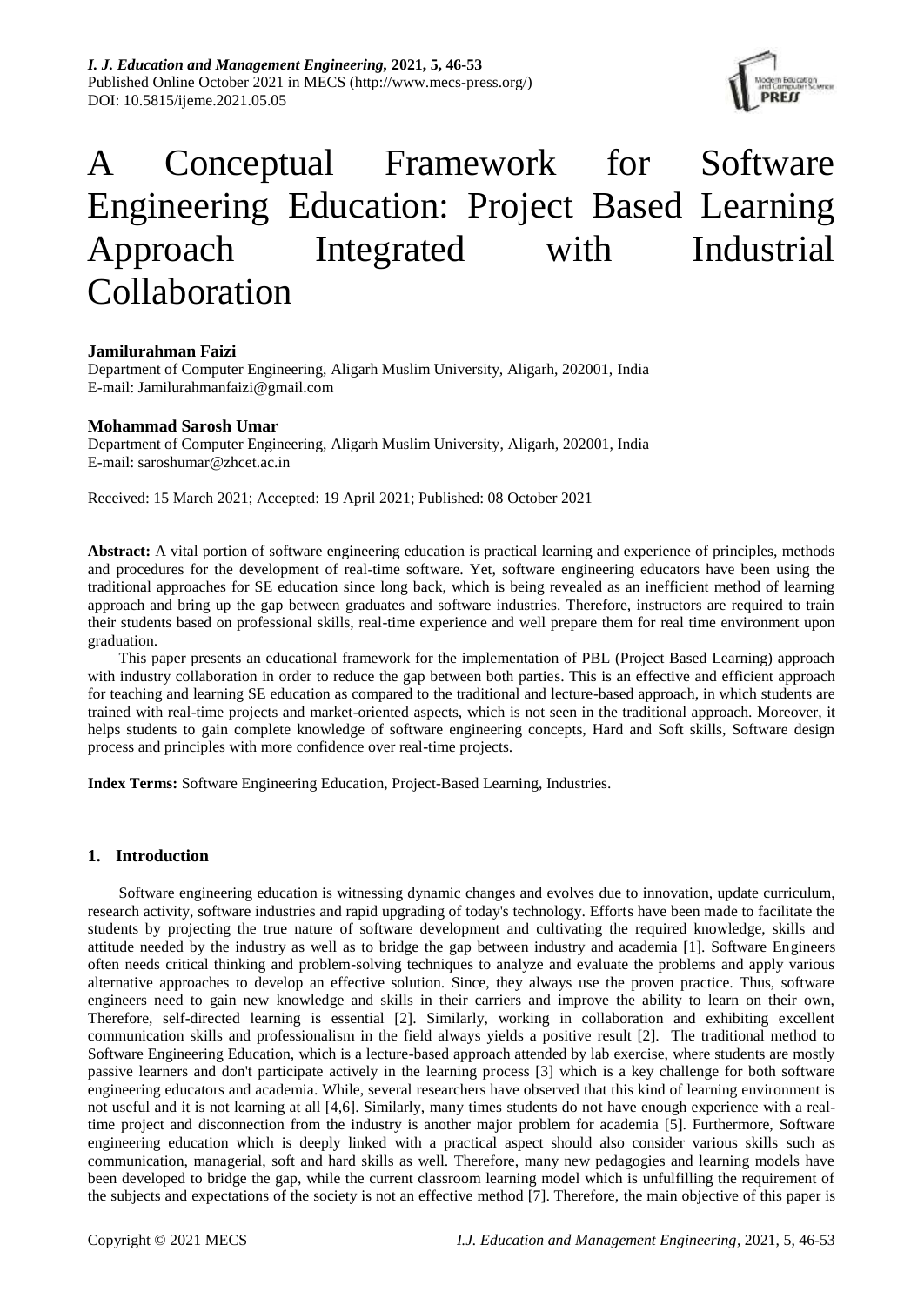the emphasize on exploiting integrated project-based and problem-based learning environment as a teaching method to effectively address the learning process, similarly, industry collaboration with academia and educational institutes in term of real time project execution will help them produce quality output. Moreover, real-time and open-ended problem-based learning method is the one which has been shown the large no of student's interest and motivation [8]. Additionally, we have designed a conceptual framework that facilitates the industry collaboration with academia in which a real-time project execution will be built by industry within the campus and all studetns will have access to it in order to practice real-time experience. Since, the proposed framework consists of six modules. Thus, it prepares the students to work in real time projects upon their graduation. The rest of the paper is organized as: in section II, Teaching Strategy for the proposed model is discussed, whereas in section III, purpose of the study and motivation of the study is described, in section IV, the PBL approach is briefed, in section V, the proposed framework is covered finally section VI ended with the conclusion of the study.

## **2. Purpose of the Study**

The main purpose of the study is to bridge the gap between industries and academia and explore learning approaches with industry collaboration for teaching software engineering course to give an essential experience to students in software engineering fields as well as preparing students with the right set of knowledge and skills required for real time working environment. Consequently, such outcome cannot be obtained with traditional and lab driven methods while they are not relevant to industry, market and society expectations at all. Moreover, this method will also improve quality and utilization of the project as well as reduces the total cost of project from industry point of view.

## **3. Objectives**

- Developing a practical framework for implementing PBL in software engineering education
- Improving student's skills and knowledge of SE education by implementing PBL method along with industry collaboration
- Reducing the project budged through utilization of student's force

## **4. Litreatur review**

#### **Project-Based Learning (PBL) Approach**

Project-Based Learning (PBL) is considered to be one of the vital and significant part of the student-centered educational approaches, broadly covered engineering, computing science, software engineering and information systems courses [1,2,3,4,5,6,7]. PBL objective is to make pupils ability more robust by providing them to come up with the conclusive solutions through different means such as collaborative and proactive, within a teamwork, contextualize and creator learning environment [8]. In addition to this, he added that constructivism makes the students smart to create their own blueprints from the available input data and believes, however, in this process of learning students are not acting as a passive receivers of knowledge [8]. Moreover, in PBL process, the pupils in PBL, students are employed in real-life problems where they learn on working such open-ended projects to find out the best solutions in their course of time [9, 3]. Additionally, in such type of educational model, students are facing real-time problems and challenges and work collaboratively in a group to provide and find out the best solutions. [10]. In the long run, this educational Model (PBL) gives different presents on many occasions and challenges while applied in the earlier college degree programs. It grows pupils to get familiarize with industry standards processes and tools, like agile methodology as well as version control, in addition to this, they will be ready to industry employee upon their graduation [8]. On the other hand, this may cause overwhelmed to fresher's when expected them to create a sophisticated design without a prior mature.

### **Characteristics of PBL**

In most of the universities, especially in software engineering courses, the faculties are assigning different assignments to their students to experiences their practical problems. Still, according to [3] such type of assignments is not enough to implement the project-based learning approach, as these mini projects are not open-ended and real-time projects, however, students are supposed engaged with a specific path to the solution. Be that as it may, in PBL approach, the learning process is a drive with the developing and creating projects where pupils encounter with meaningful problems to investigate, applies and use their knowledge and skills to come up with a better solution. Moreover, here the teacher acts as a facilitator rather than a knowledge provider. The instructor provides adequate Feedback on students' activities and helps them out to reflect and provide useful guides in order to achieve the learning objectives and outcomes. As per [9] this educational model contains five characteristics as: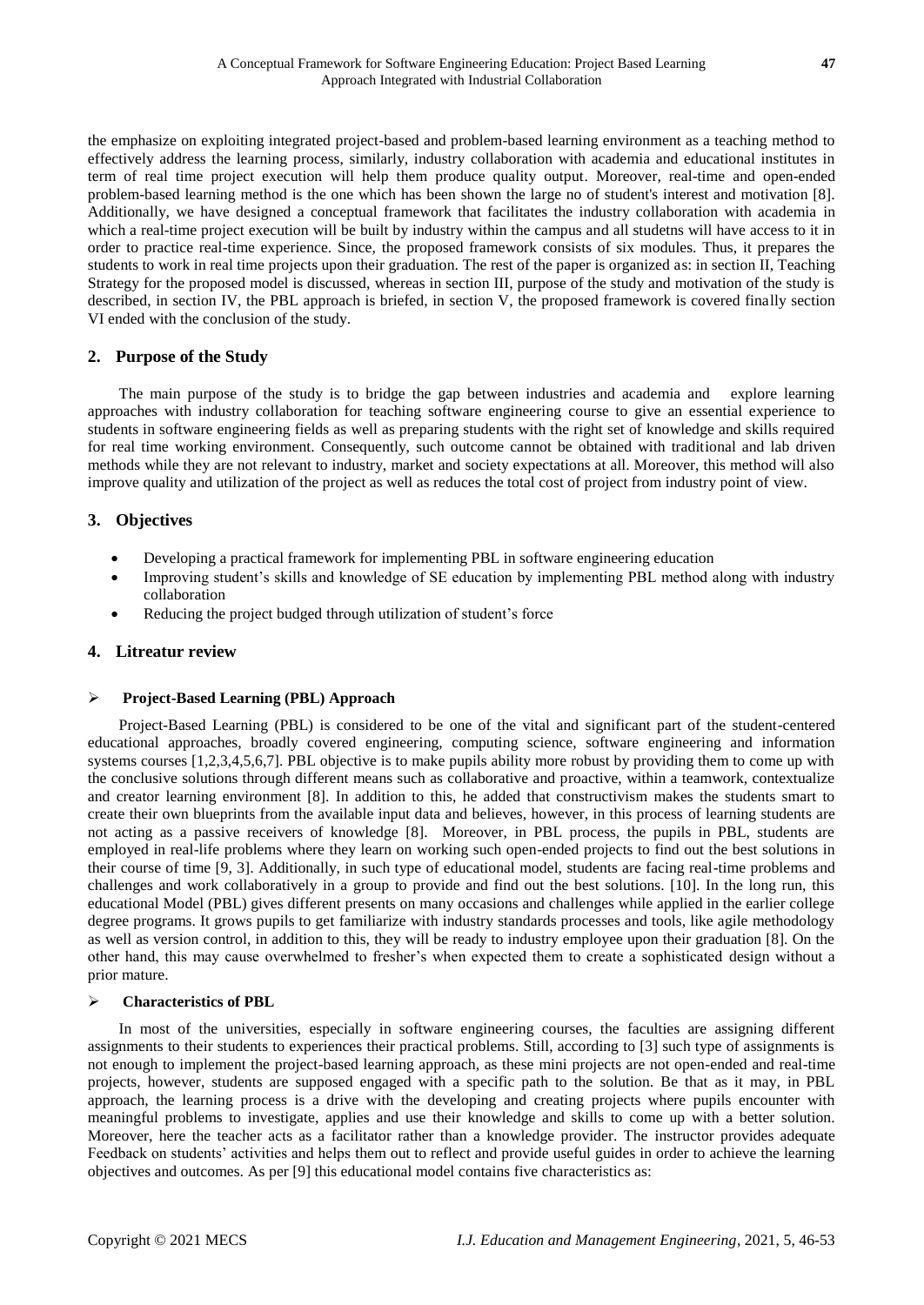

Fig.1. Characteristics of PBL

In the above figure, five main characteristics of PBL approach is defined, wherein it clearly describes that the first characteristic which is project description in the form a question or in the form of a problem without pointing out to the solutions, here the project which is giving to students should be a real-world project and realistic, Moreover, the project should let the students to work collaboratively and in a well-organized team with peers and educators to create knowledge, in addition to this, it should results a series of artifacts that point out to the driving question and problem, in the long run, students should decide on how to achieve their goals with the negotiation of some aspects of the project.

As per [12] PBL main focus is on real-world projects as well as problems and covers decision making, problemsolving and suggests that PBL focuses on real-world problems and challenges and relies on problem-solving, decision making and interrogative skills. On the other hand, [10] says that PBL projects focus on reliable challenges results from the real world and for this require robust teamwork; additionally, PBL consist of five vital elements as per the below figure.



Fig.2. key elements of PBL

The above figure states five key elements of the PBL approach, where the base of posing questions is referred to the anchor element, whereas; driving question facilitates the overall goal for the PBL project. Moreover, the authentic achievement emphasizes that the real-world scenarios should stem from the learning stemming projects, be that as it may, the artifacts covers the tools created during a project and responsible for giving suitable solutions the problem, finally, the student voice and choice element facilitates the opportunity for the students have vital role and voice in the selection of the project as well as in the statement of question. Additionally, [4] formalized a list of recommendations from software engineering course over six semesters as:

| <b>Team size</b>              |
|-------------------------------|
| <b>Project Selection</b>      |
| <b>Project Execution</b>      |
| <b>Tools and Technologies</b> |
| Grading                       |
| Stakeholders                  |
| <b>Supporting Students</b>    |

#### Fig.3. Recommendation list

In the above figure total of seven key recommendation list organized by [4], as PBL is based on a collaborative team, so the minimum number of a team requires to be at least 4 to create dynamic solutions to the problem. However, more number of members in a team cause coordination problem. On the other hand, students should free to select their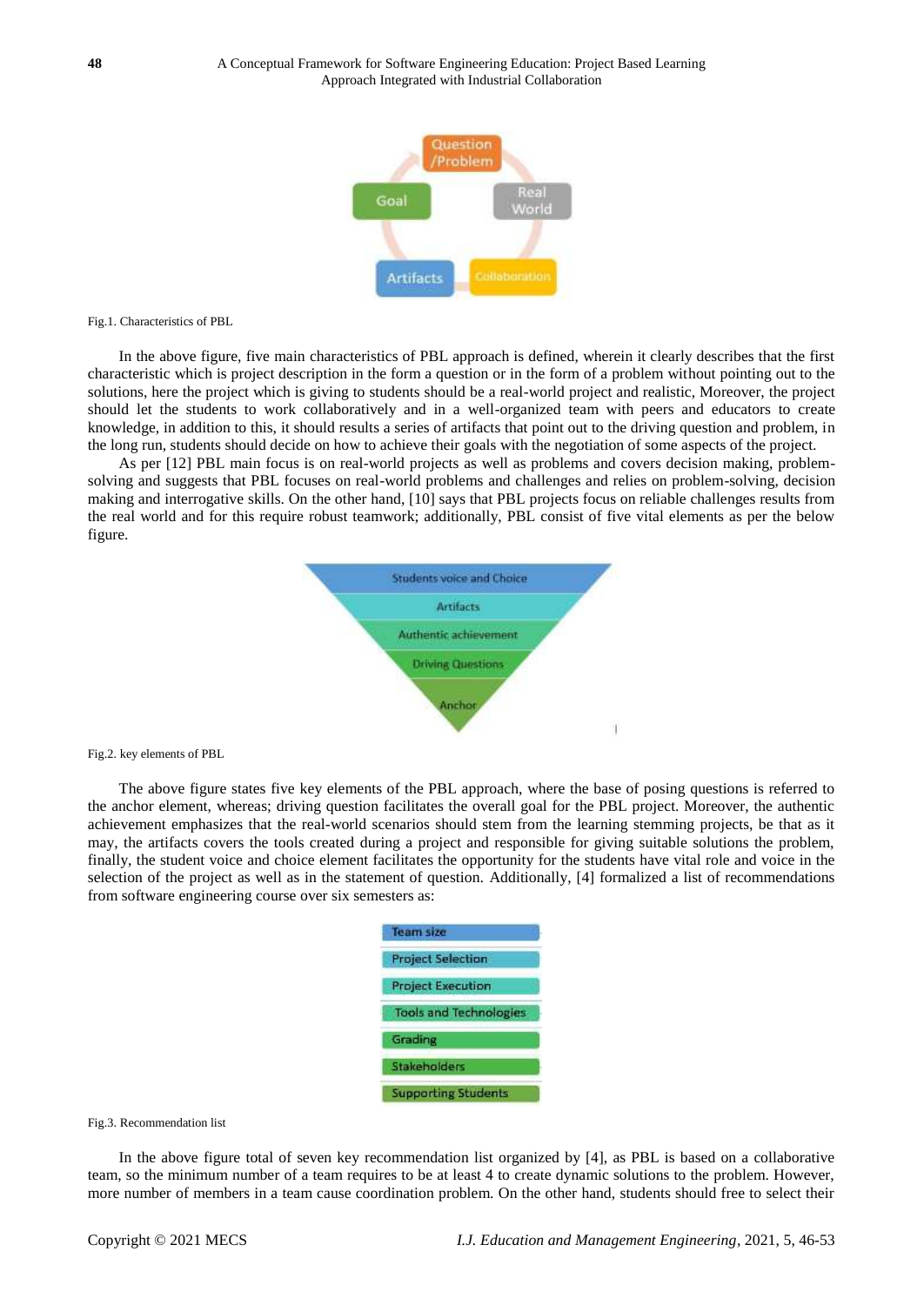favorite projects as this increase their commitments in the completion of the Project, Moreover to this, for the execution of the project there should a well-defined timeline and schedule as this increase the grading and monitoring and each student are well aware of the project progress, the use of common technologies and tools can affect the quality of the project and it seems to use the common project management tools as well the instructors are required to define set of necessary and optional technologies. Considering these for the evaluation of each individual contribution a well-defined mechanism should be available to for the final course grade of the students to maintain fairness. Additionally, when there is not external client attached to the project, the teaching assistant, as well as the course instructor, requires to act as an external client and they meet with the team on regular bases and allocated time periods in order to help plan the project and provide better solutions. In the long run, the project which is covered in the semester should be included in the syllabus and need to support the development of the project.

#### **Challenges and Issues related to the use of PBL in SEE**

According to various studies in this area, they have indicated some key challenges and issues related to PBL model in software engineering education as followings

- 1. Educational Method
- 2. Setup of PBL Courses
- 3. Meaningful Projects selection
- 4. Tracking Students Progress and Learning Outcomes
- 5. Teamwork and Different Types of Learning

Furthermore, when PBL approach is used as an educational method, the issues which arise in the role of teachers and students are the main challenge for the teachers which migrate from knowledge transfer to knowledge facilitator i.e. they lose control on the pupils' activities. [13]. With respect to the students' role, [13] suggests, that in some educational contexts most of the students are not familiarized with such a system, therefore, they come up with the rejection of this approach because losing their feeling in this regard in addition to this, [7] get shed light on assessment of this methodology and break it down into four main problems as:

- 1. Ambiguity of Educational Effectiveness
- 2. Quantitative Measurement of the Education Process
- 3. Difficulty in Quantifying Personal Characteristics
- 4. Difficulty in identifying the Learning Process

The second key issue of PBL, which is set up of PBL courses, [13] discusses it as challenging for teachers to design the activities of this methodology to achieve the required characteristics of this approach. This is all because of non-existence of a detailed framework to support facilitators in implementing and setting up courses through this educational method. The selection of meaningful projects is the more vital and significant step wherein PBL project selection plays a key role and it requires selecting a project which provides a better balance in size, complexity and realty. [14] Pointing out that "projects need not to be too shallow and yet not be too idealistic either" In addition to this, prioritizing the realistic of the project in the selection of real-world projects from stakeholders would lead to some specific challenges. Moreover, instructors encounter the issues of establishing partnerships with the industry [15]. The next key element is the Tracking students' progress and learning outcomes as per [13] project based learning mostly deals with unstructured problems as central problems. Finally, teamwork and different types of learning suggest that each facilitator who is responsible for the implementation of PBL, must be careful about the organizing team and its members [7]. Moreover, students will be affected differently by this PBL approach because of their different learning styles.

## **5. The Proposed Framework**

In the proposed framework, a laboratory for the development of engineering applications have to be established by industries and university encompasses the full equipment's and required tools in the department of software engineering in order to support studetns skills and bring enough collaboration among both parties. The project had to be directed by both the instructors and industry expert team, while the professor the department are the in charging board of management which advise the activates and define the strategies of learning approaches. It relieves the professors from operational activities and let them chance to compromise their academic activities. The framework further contains multi-functional project teams such as requirement and analysis, design and implementation, testing and quality control, usability, process engineering and project management. The project must target to introduce the teaching aspirations while improving the logical, investigative and communicational skills of the students. However, project always comes with a challenge and participants and students apply their knowledge and skills to solve the problem and give a better solution. The methodology of Project-based learning integrated with industrial project execution for software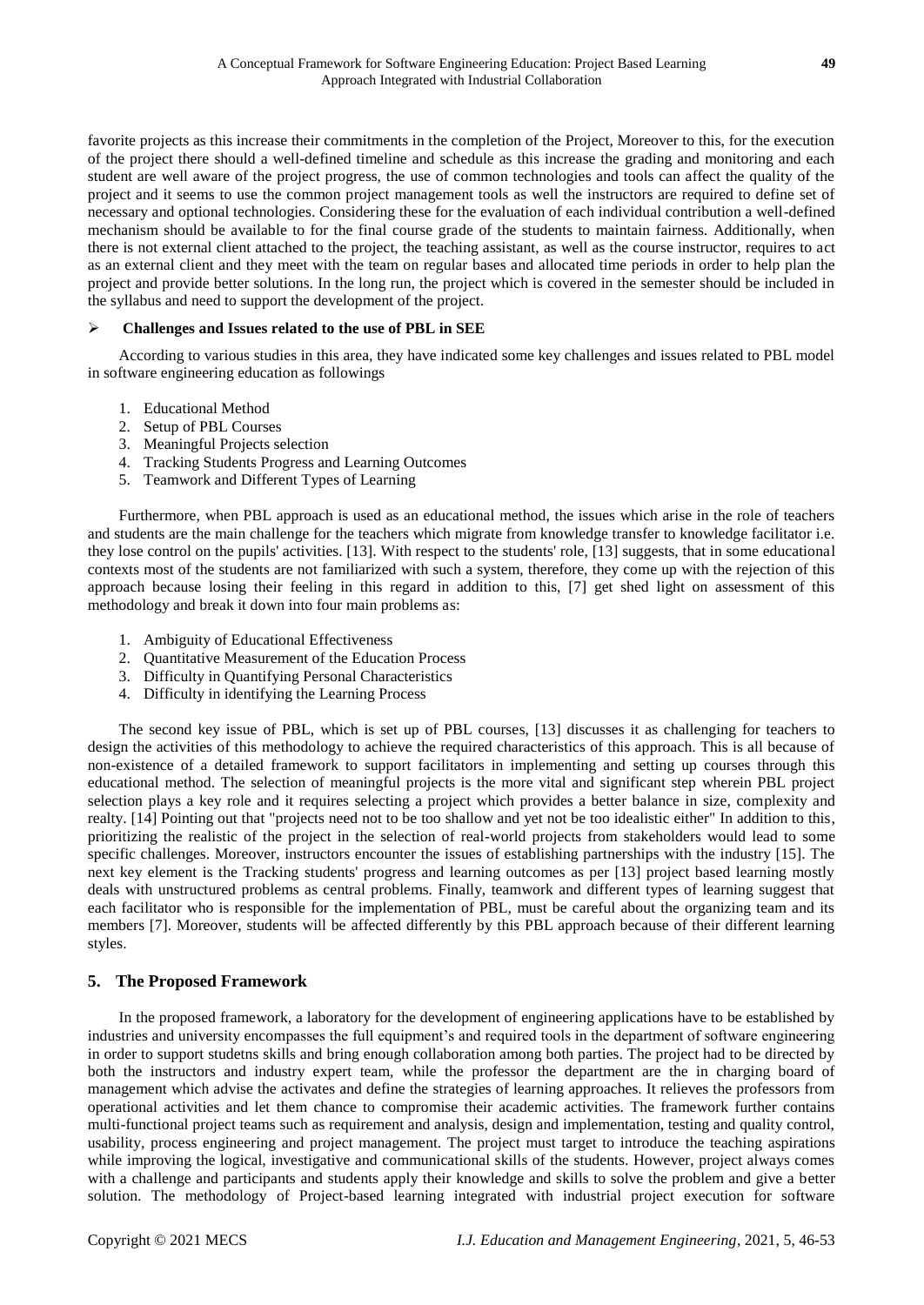engineering education present a practical framework for realizing the concepts, skills, tools and techniques in such a way that gives a better result and preparing the students interacting with real-time problems. Thus, students may explore their given solutions and ideas to the challenge. Furthermore, the project may be appointed by the industry and software engineering department of the university where the faculty of the same department would be guiding the execution of the whole project along with industry staff. Considering this, the project can be divided into a different module and assigned to the students where they can have discussions, teamwork and a suitable attention on each stage of the project progress and development such as "requirements specification, analysis, design, construction, quality assurance and project management" [7]. Finally, by the completion, the project will bring creative, justified and proactive solutions that satisfy the needs of the industry and fulfill the requirement of the complete software engineering development process. Moreover, it will give the students more experience in the software engineering development process, considering all norms and principles and get a well enough experience of real-time working. Furthermore, this approach encourages the learning process and improves the skills and knowledge of the topics with a real practice which help the project achieve the success. This framework consists of six key phases (see Fig. 5) where each of them further covers some key concepts; it helps academia and instructors to better train software engineering students in the development of real-world projects while they do not encompass all the requirements of the projects obviously, as per [16] other factors such as classroom, university culture, curriculum and policies which are playing a key role in PBL approach.



Fig.4. Proposed Model of PBL

In the meanwhile, the proposed approach also considers the following steps during the implementation.





#### **Initiation**

Project selection plays an important role in this approach and must be considered more technically. It should be selected based on SE engineering education principles and concepts in such a way that better train the students with a real-time problem-solving experience. It will also improve student's critical thinking, brainstorming on a complex problem, and proper solutions to the projects. Industry and academia collaboration is fruitful in the selection process of real-world projects.

## **Requirement Gathering**

In this stage, information can be collected through multiple views, such as views given on what is to be developed? [17]. Requirements gathering in PBL approach is mostly carried out by the students whom they are working as a group and teamwork for the successful implementation of the project, here the quality of information must be considered while conducting this stage [18]. Moreover, the main reason why most of the software projects fail can be the lack of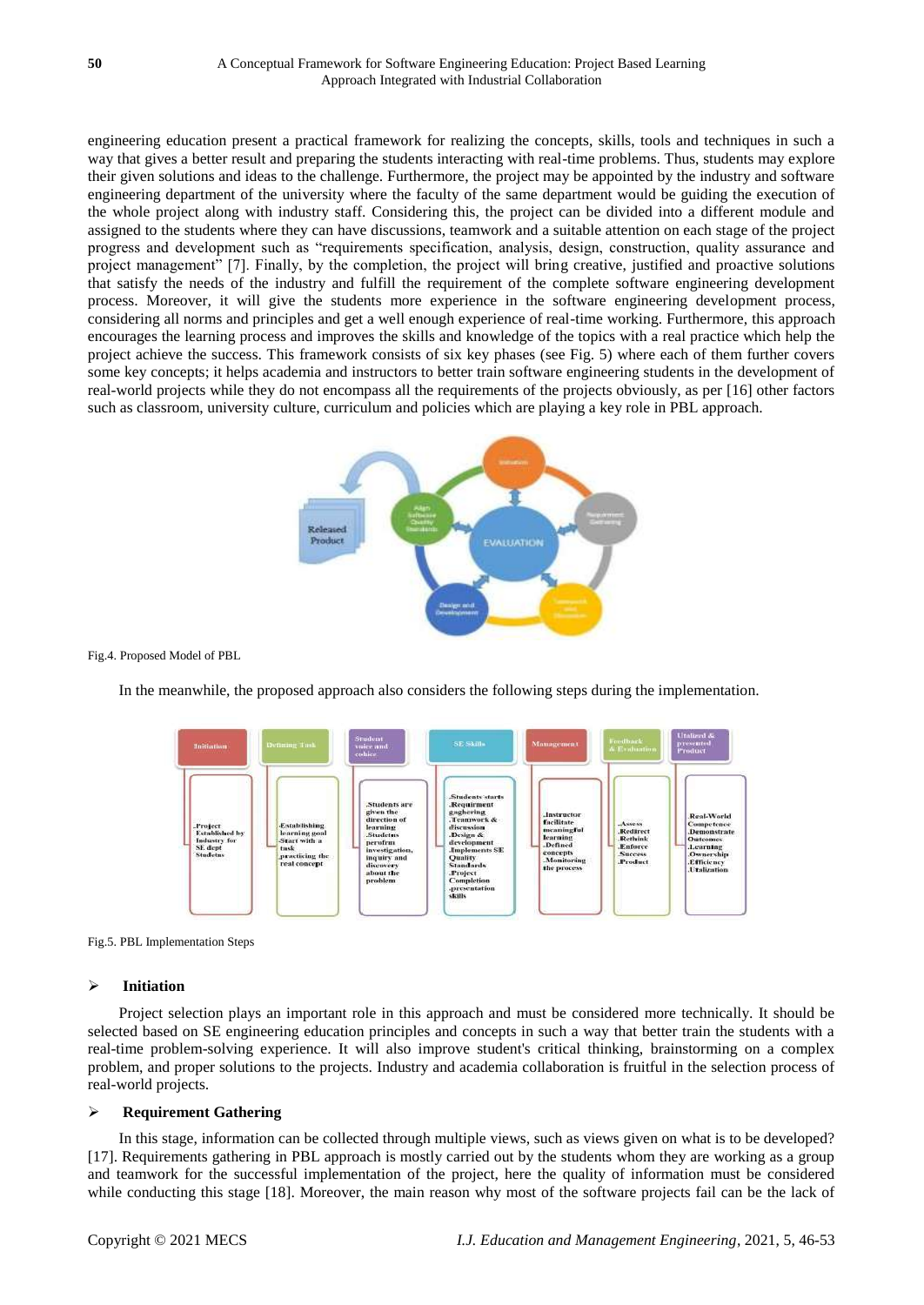good quality information requirements [19]. According to the reports, the success rate of software projects is only 28% and only 61% of software projects meet the client satisfaction [20].

#### **Team work and Discussions**

Two head is better than one head; here in this approach, a project is being developed by a teamwork. i.e., individual learn from each other's and produce a quality work done by the team, therefore in implementing PBL approach teamwork is highly recommended and produce an effective output at the end [16]. Moreover, the different team would be developed by the instructor along with industry experts for project execution and each team will be assigned different task, a timeline will be given to each of the team and at the end group discussion and presentation will take place, Feedback and recommendation will be given by the instructor and industry experts for better output. The paper strongly suggests industry-academia collaboration in this regard to better utilize the project and institution products.

#### **Design and Development**

Using this criterion, the students are responsible for designing the selected project through their critical thinking, instructor support and industry collaboration; they require to define the components, modules and interfaces to the system as well as data for the project to satisfy the requirements. Developers honored to develop quality software; Software skills include modular design, layered architecture, abstraction, and verification [21].



Fig.6. SDLC [21]

### **Software Quality**

Software quality which is an abstract concept in the context of "software engineering, it measures how well the software is designed and how well the software fitness the purpose," the fitness is generally explained as a satisfaction of the requirement laid down in the SRS document; it also encompasses satisfaction of the end-user what they want. This criterion directly depends on requirements gathering, the data collected by students needs to be high quality, lowquality data will affect the project. Thus students are trained and encouraged to take care of the software quality attributes such as: Correctness, Reliability, Efficiency, Integrity, Usability. Maintainability, Flexibility, Testability. Portability, Reusability, Interoperability [22]. Similarly, the Evaluation phase also takes place in this step, which is a high-level assessment of the project to see whether the project is proceeding worthwhile and fits in the organization plan. It can also assess the general usability and identify the technical or development issues, as well as any barriers.

#### **Project evaluation**

This is the last phase of the proposed method, where the instructor and industry-based expert team evaluate the whole project. They will also assess the students with the software engineering knowledge and concepts they have gained in the entire process.

Finally, Feedback and recommendations will be given to the students for future work and the product will be released by the industry for real-time utilization.

For the evaluation purposes and students' semester marks, we propose the rubric way of evaluation.

#### **Advantages of the proposed Approach**

- Students are trained with real-time problem-solving techniques
- Industry-Academia collaboration is invented and maintained
- Project cost decreased, because the project is executed by students and there is no need for more technical staff to be hired by the industry
- Industry can easily find the team they want
- Utilization of projects and institutions products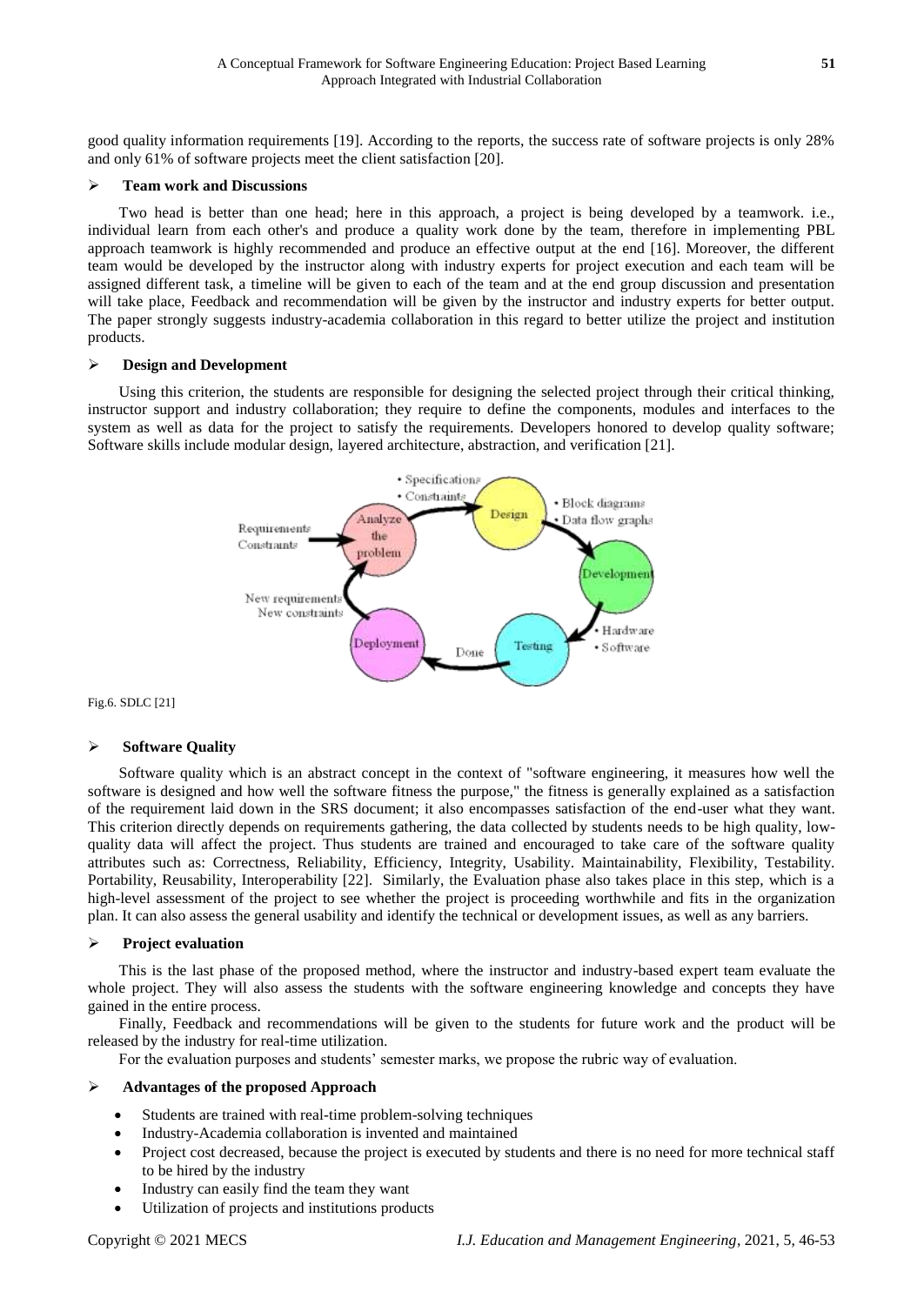## **6. Future Work**

Software engineering education which is deeply linked with practical aspect. Thus, considering various skills such as communication, managerial, soft and hard skills is conclusive. Therefore, many new pedagogies and learning models have been developed to bridge the gap, while the current classroom learning model which is unfulfilling the requirement of the subjects and expectations of the society is not an effective method. In Addition to this, we plan to start this collaboration in the upcoming academic semester through student's force and further will study the outcomes accordingly.

#### **7. Conclusion**

Being prepared for real-time work and expert in software engineering education is a key challenge for the academia and software engineering educators. In addition, a project-based learning (PBL) approach integrated with industrial collaboration with the help of academic institutions was proposed by the authors to avoid the current problem and best train software engineering educators for the future.

A software engineering lab would be established in the academic institutions with the help of industries in order to implement The PBL (Project Based Learning) in term of real-time project execution by both parties, the universities and industries through the students' force and knowledge, which is an effective and efficient approach for teaching and learning SE education as compared to the traditional and lecture-based system; Moreover, this method develops the complete knowledge of software engineering concepts, skill, design and principles and giving them confidence over real-world projects.

### **References**

- [1] Varma V., Garg,. K., Case Studies: The Potential Teaching Instruments for Software Engineering Education", Proceedings of the 5th International Conference on Software Quality, Australia, 19-20 September, 2005
- [2] Varma V., Garg, K., Vamsi S. T. P. A Case Study Approach towards Software Engineering Education, Accepted in Software Engineering Research and Practice, 05, Las Vegas, June, 2005.
- [3] Kirti Garg, Vasudeva Varma "A Study of the Effectiveness of Case Study approach in Software Engineering Education" 20th Conference on Software Engineering Education & Training (CSEET'07), IEEE,2007
- [4] Hilburn T et al, "A Case Study project for Software Engineering Education", 36th ASEE/IEEE Frontiers in Education Conference, San Diego, 2006.
- [5] Sivan A. et al "An Implementation of Active Learning & its Effect on the Quality of Student Learning", Innovations in Education and Training International, Vol. 3
- [6] Whitehead, A. N. (1929), the aims of education. New York: Macmillan.
- [7] Sohan Singh Yadav, Jianbing Xiahou "Integrated Project Based Learning in Software Engineering Education", 2010 International Conference on Educational and Network Technology (ICENT/IEEE 2010)
- [8] Barg, M. et al. "Problem-Based Learning for Foundation Computer Science Courses". Computer Science Education, 10, 2000, pp. 1-20.
- [9] Marques, M., Ochoa, S. F., Bastarrica, M. C., and Gutierrez, F. J. (2018). Enhancing the student learning experience in software engineering project courses. IEEE Transactions on Education, 61(1):63–73. ISSN 0018-9359.
- [10] Macias, J. A. (2012). Enhancing project-based learning in software engineering lab teaching through an e-portfolio approach. IEEE Transactions on Education, 55(4):502– 507. ISSN 0018-9359.
- [11] Jazayeri, M. (2015). Combining mastery learning with project-based learning in a first programming course: An experience report. In IEEE/ACM 37th IEEE International Conference on Software Engineering, pages 315–318. ISSN 0270-5257.
- [12] Delgado, D., Velasco, A., Aponte, J., and Marcus, A. (2017). Evolving a projectbased software engineering course: A case study. In 2017 IEEE 30th Conference on Software Engineering Education and Training (CSEE&T), pages 77–86.
- [13] Shuto, M., Washizaki, H., Kakehi, K., Fukazawa, Y., Yamato, S., and Okubo, M. (2016). Learning effectiveness of team discussions in various software engineering education courses. In 2016 IEEE 29th International Conference on Software Engineering Education and Training (CSEE&T), pages 227–231.
- [14] Warin, B., Talbi, O., Kolski, C., and Hoogstoel, F. (2016). Multi-role project (mrp): A new project-based learning method for stem. IEEE Transactions on Education, 59(2):137– 146. ISSN 0018-9359.
- [15] Yamada, Y., Inaga, S., Washizaki, H., Kakehi, K., Fukazawa, Y., Yamato, S., Okubo, M., Kume, T., and Tamaki, M. (2014). The impacts of personal characteristic on educational effectiveness in controlled-project based learning on software intensive systems development. In 2014 IEEE 27th Conference on Software Engineering Education and Training (CSEE T), pages 119– 128. ISSN 1093-0175.
- [16] Thevathayan, C. (2018). Evolving project based learning to suit diverse student cohorts. In Proceedings of the 22nd International Conference on Evaluation and Assessment in Software Engineering 2018, pages 133--138. ACM.
- [17] Blumenfeld, P. C., Soloway, E., Marx, R. W., Krajcik, J. S., Guzdial, M., and Palincsar, A. (1991). Motivating project-based learning: Sustaining the doing, supporting the learning. Educational Psychologist, 26(3-4):369–398.
- [18] Bender, W. N. (2012). Project-Based Learning: Differentiating Instruction for the 21st Century. Corwin. ISBN 978-1-4129- 9790-4.